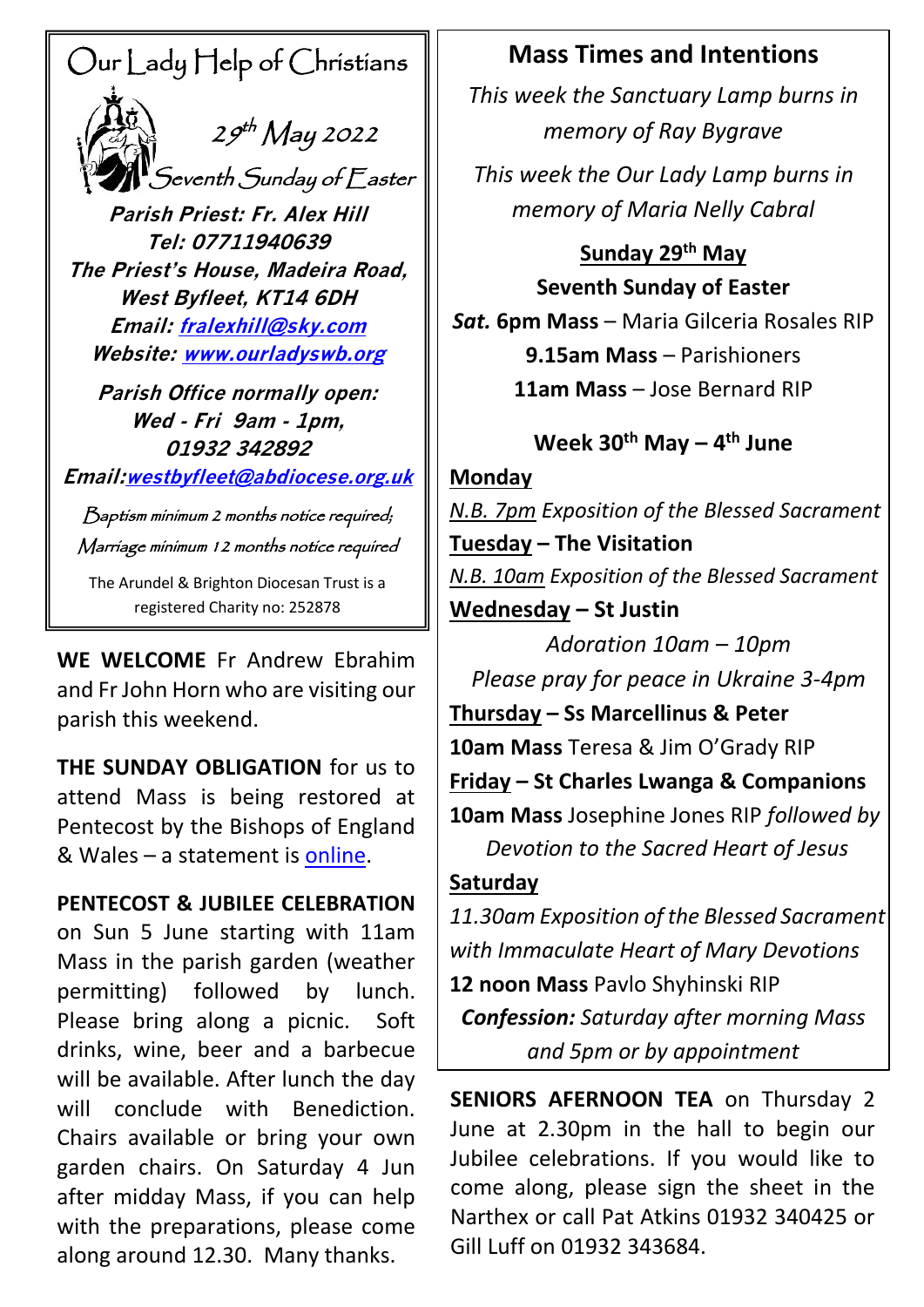**WE WELCOME** Mary Richards who was Baptised last weekend. May God Bless her and her family.

**CONGRATULATIONS** to our First Holy Communion children: Aaron Greene, Amy Wallace, Bastian Munnich, Chloe Thorley, Ffion Larcher, Harley Woloszyn, Kiani Le, Matias Lopez, Maya Larcher, Nicole Gudz, Ruben Vieira, Valeria Gaeta, Vengille Dango, Alessio Card, Ava Mallia, Bridie Hannigan, Daniel Konecki, Dylan Moore, Evehlyn Harrison, Gabriel Nissen, Isabelle Kenny, Leah Taylor, Leon Duggan, Leonardo Card, Luna Morreale, Maggie Baione, Mateo Lovric, Jonathan Hampshire, Maxi Briant, Karthikeyan Kesavan, Mia Nguyen, Aiden Lavender, Abel Eaton, Tom Reynoldson, Steven Harper, Theadora Vincent, Patrick Piaskowski, Athena Soteriou-Noyes, Beatrice Clark, Edward Gracey, Elizabeth Rose, Charles McLeod, Emma Bell, Evie Cornish, Gabriel Smith, Joseph Benson, Kasia Turner, Kataleya Reid, Lauren Bell, Madison Wilson, Rhia Xenou, Rosie Walles, Shay Alexander, Sophie Walles, Ava Smith, Magnolia Moore, Isabella Mistretta, Zara Hughes, Rafferty Fisher, Salvatore Giambrone, Courtney Golding, Federica Johnson, Jacob Van Hinsberg, Maurizio Marinozzi and Sofia Shinozawa-Rimell who received the Blessed Eucharist for the first time last weekend. May God bless them and their families. Thank you to the catechists, parents, teachers, musicians, flower arrangers and all who have helped the children.

**PLEASE PRAY FOR THE UNWELL:** Peter Kearey, Vivian Phillips, Carmela Tomkins, Christine Garland, Brian Tyne, Benedict Bennett, John Drew, Brian Kirby, Kerrie Mitchell, Suzanne Kassir, Joanne Bosanquet, Bernard Philpot, Tim Buckell, Thomas Larkin, Valli Alimon, Margaret Smith, Christopher Brown, Margaret Merriweather, Kevin Luddington, Victor McGrath, Ann Struthers, Robert Hernandez, Edith Keirnan, William Simmons, Marie McMahon, Patricia Bygrave, Amy Macanlalay, Thomas Hazell, Margie Oliver, Mark Fitzpatric and Cathy Fahy.

Please let the Parish Office know if anyone would like to be added to / taken off the list.

**ALTAR SERVING.** If you would like to join the team of boys and girls who serve at Mass, please email: [christinejackman@yahoo.co.uk.](mailto:christinejackman@yahoo.co.uk)

Servers must have made their First Holy Communion and commit to serving regularly.

**BAPTISM PREPARATION MEETING** Thursday 9 June at 7.30pm in the church. If you have a child for Baptism, please see Father after Mass and complete the Baptism Enquiry Form prior to attending the meeting. The forms are in the church porch.

**WEST BYFLEET CATENIAN CIRCLE**  MEETING on Wednesday 8<sup>th</sup> June at 7.30pm in the hall due to the Thursday Bank Holiday 2<sup>nd</sup> June. The Catenian is for practising Catholic men. New members are most welcome if you would like to come along. For any queries contact Vernon 01932 343737 or email [v.decruz@btinternet.com.](mailto:v.decruz@btinternet.com)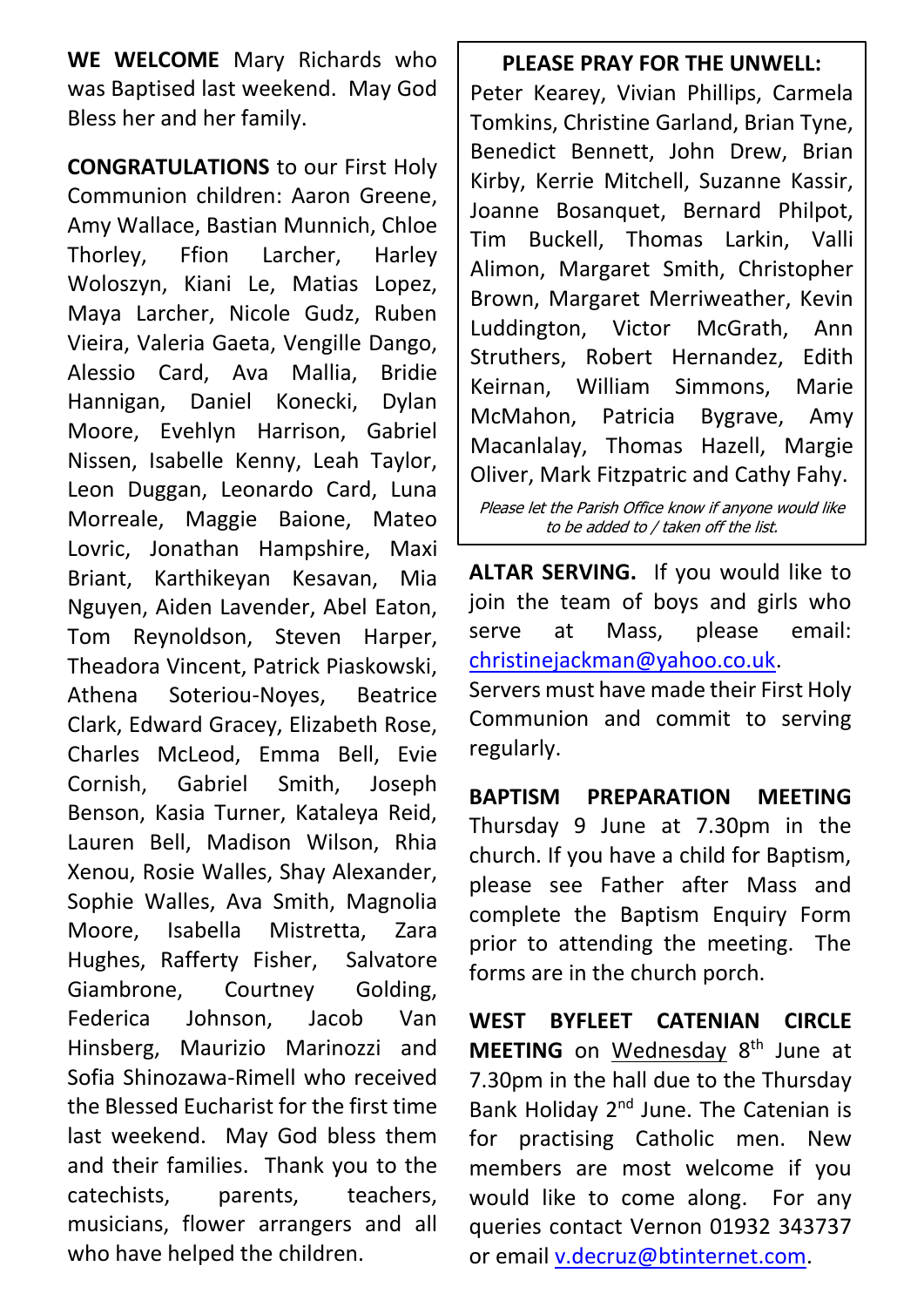## **SACRAMENT OF CONFIRMATION.**

Please pray for our young people who will be Confirmed by Bishop Richard 2.30pm on Sat 11 June at St Dunstan's Church. The rehearsal is at 7pm Fri 10 June at St Dunstan's for the Confirmation candidates. Sponsors / parents are not required to attend the rehearsal.

**ANNUAL GIFT AID STATEMENTS** are available for collection in the porch after all masses this weekend. For any Gift Aid queries please contact Don Byrne 01932 403168.

**For Parish Centre Enquiries or Hall Bookings -** contact Chris Geary [ourladyshallbookings@outlook.com](mailto:ourladyshallbookings@outlook.com)

**For St Thomas More Preschool Enquiries -** email Rhoda [rhoda@stthomasmorepreschool.co.uk](mailto:rhoda@stthomasmorepreschool.co.uk)

#### **Wednesday Adoration –** [olwbadoration@outlook.com](mailto:olwbadoration@outlook.com)

**THE CRAFT GROUP** meeting is on Wed 1<sup>st</sup> June, 10.30am-2.30pm. Stay as long as you want. Drinks available but bring your own food.

**NEW PARISHIONERS LUNCH** in the Church Hall on Sunday 3rd July. Invitations have been sent to all who have registered with us.

**ROSARY DEVOTIONS** for the first Saturday 11.30am 4 June and Polish Rosary devotions on Sat 11 Jun at 4pm.

**PLEASE NOTE** the parish office is closed until Wednesday 8 June.

### **PRAYER FOR PROTECTION**

Holy Michael, Archangel, defend us in the day of battle; be our safeguard against the wickedness and snares of the devil. May God rebuke him, we humbly pray; and do thou, prince of the heavenly host, by the power of God thrust down to hell Satan, and all wicked spirits who wander through the world for the ruin of souls. Amen.

|                      | <b>UPCOMING DATES FOR YOUR DIARY</b>                     |
|----------------------|----------------------------------------------------------|
| $1st$ Jun            | Craft Club, STM room, 10.30am                            |
| $2nd$ Jun            | Seniors Afternoon Tea, Hall, 2.30pm                      |
| $5th$ Jun            | Parish Pentecost & Jubilee Celebration, 11am             |
| $8th$ Jun            | <b>Catenian Meeting, Hall, 7.30pm</b>                    |
| $9th$ Jun            | <b>Baptism Preparation Meeting, 7.30pm, Church</b>       |
| $10^{\text{th}}$ Jun | <b>Confirmation Rehearsal, St Dunstan's, 7pm</b>         |
| $11^{\text{th}}$ Jun | Sacrament of Confirmation, St Dunstan's, 2.30pm          |
| $11-12^{th}$ Jun     | <b>Woking Foodbank Collection</b>                        |
| $13th$ Jun           | Ecumenical Morning Prayer, St John's, 9.30am             |
| $22nd$ Jun           | J&P Talk: Refugees, Friends and Neighbours, Hall, 7.30pm |
| $25th$ Jun           | Farmer's Market, Church & Hall, 12 noon - 4pm            |
| $30th$ Jun           | Parish Walk, meet outside the Church, 10.30am            |
| $3rd$ Jul            | New Parishioners Lunch, Hall, 12 noon                    |
| $11th$ Jul           | Ecumenical Morning Prayer, Church, 9.30am                |
| $8th$ Jul            | Parish AGM, Hall, 7.30pm                                 |
| $15th$ Jul           | Mass & Celebration for Mrs McDonnell, Church & Hall, 6pm |